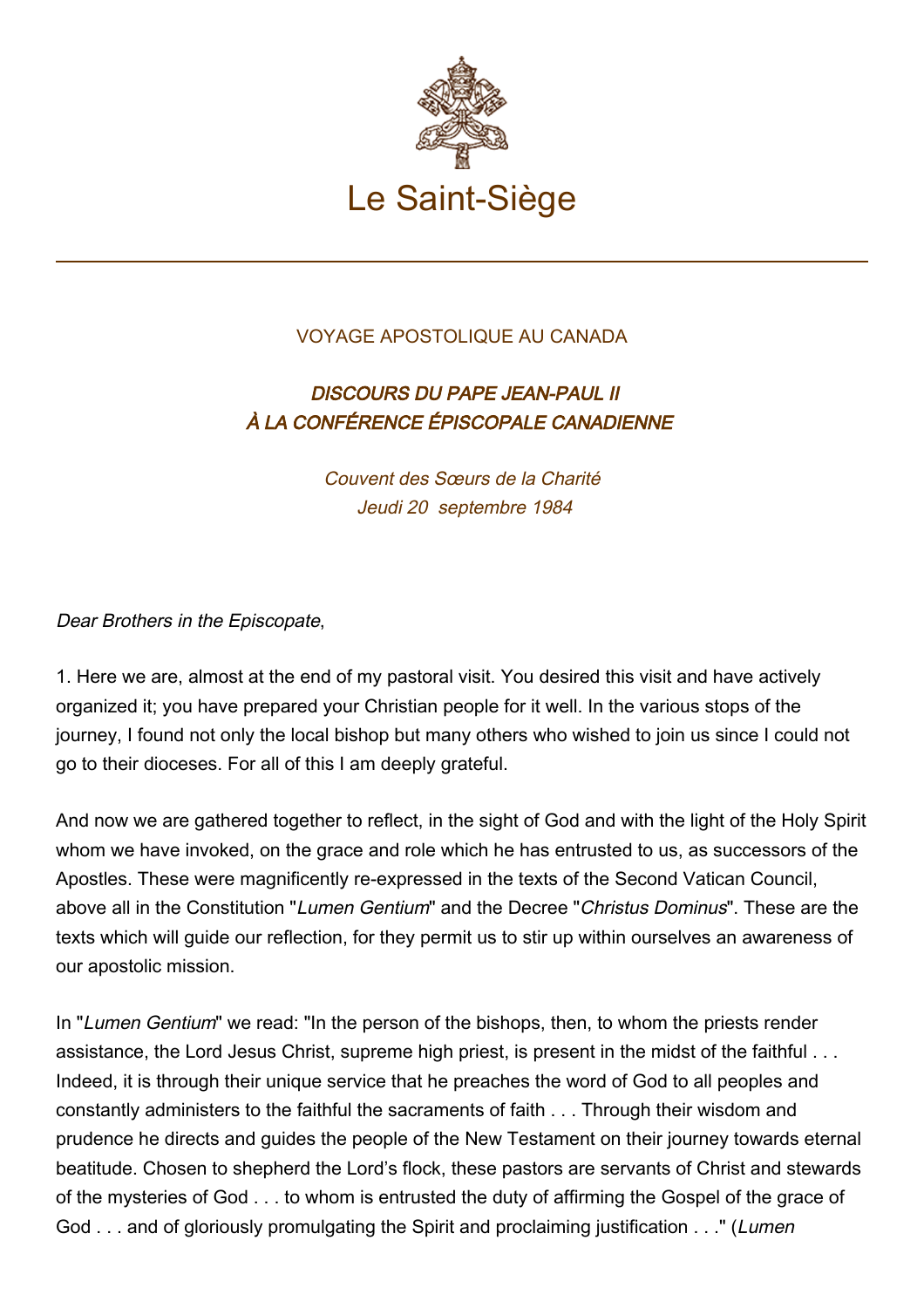## Gentium, 21).

This is the meaning of our episcopal ministry which includes especially the tasks of teaching, sanctifying and governing. These tasks are exercised in hierarchical communion with the Head of the College of Bishops and its members. In other words, to take up again the words of the Council: "The bishops, in a resplendent and visible manner, take the place of Christ himself, teacher, shepherd and priest, and act in his person" (Ibid.).

2. This mission is sublime and formidable. It supposes that, as Peter did, we repeat to Christ the fullness of our faith (*Matth*. 16, 16)and our love (*lo.* 21, 15-17). To accomplish this mission as the Apostles did, we have received by episcopal consecration a special outpouring of the Holy Spirit (Lumen Gentium, 21), who remains with us, and at whose disposition we must constantly place ourselves in prayer to do his work and not our own.

In all cases, it is a question of service, of the service (*Ibid.* 27) of the Good Shepherd who gives his life for his sheep. This humble and generous service necessarily requires courage and authority: "The bishops, as vicars and legates of Christ, govern the particular Churches assigned to them by their counsels, exhortations and example, but over and above that, also by the authority and sacred power which indeed they exercise exclusively for the spiritual development of their flock in truth and holiness . . ." (Lumen Gentium, 27). And you know well that, as the Council said further, the power of each bishop - which remains integral in the midst of the Episcopal Conference - is "defended, upheld and strengthened" by the supreme and universal power of the Successor of Peter (Ibid.).

3. Placing the preaching of the Gospel as the first task of the bishops, the Council specified that they are "heralds of the faith . . . they are authentic teachers, that is, teachers endowed with the authority of Christ, who preach the faith to the people assigned to them, the faith which is destined to inform their thinking and direct their conduct; and under the light of the Holy Spirit they make the faith shine forth . . . With watchfulness they ward off whatever errors threaten their flock" (Ibid. 25).

All the ethical reflections and the questions which we can and must raise as pastors before the human, social and cultural problems of our times - about which I shall now speak - are subordinated to the proclamation of salvation in Jesus Christ.

In this sense, dear brothers, lead your Christian people to drink from the Living Water itself. It is necessary to speak to them from a theocentric and theological perspective. Only the word of God holds the key to our existence and enlightens our paths. This is why, in my homilies, I tried to place the faithful face to face with this Revelation from on high, to lead them to contemplate the glory of God, who wishes for man the fullness of life, but in a way which transcends man's experiences and desires. The Redemption places us before the "Justice" of God, before the sin of man and the love of God which ransomed him. Man has need of his Redeemer to be fully man.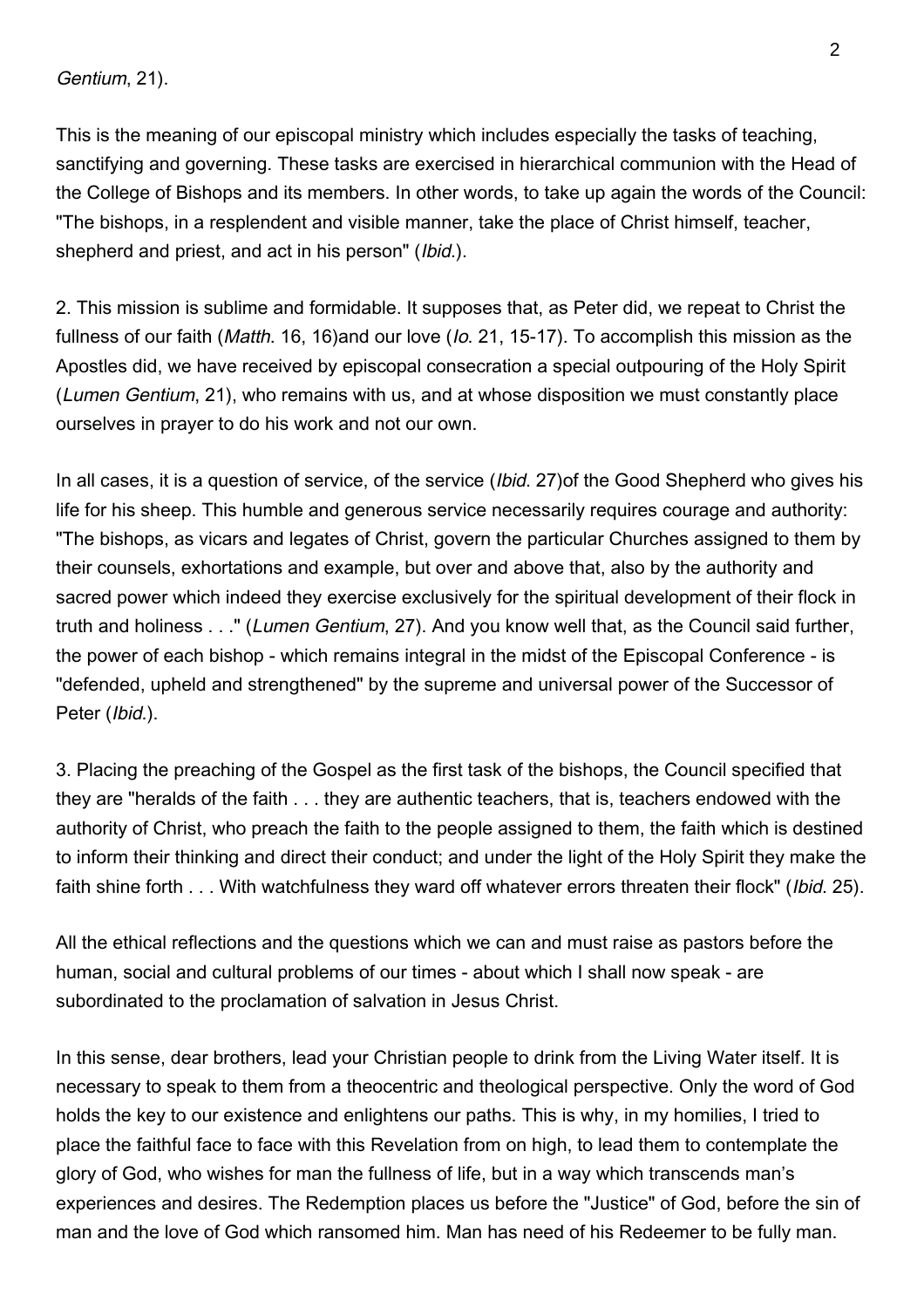Humanism - which we want to promote in collaboration with our brothers and sisters of other religions and with non-believers of good will - depends, for us Christians, on God the Creator and Redeemer. Nisi Dominus aedificaverit domum . . . Secularization, taken in the sense of wanting to realize in practical life a humanism without reference to God, would be a negation of the Christian faith. That is why we must proclaim the Good News of God in season and out of season, in all its power and originality; we must proclaim the whole faith which the Church expresses, beginning from the early kerygma. And as I said to one of your groups during the ad limina visit (23 September 1983), it is necessary to encourage and call the faithful to conversion. If the world no longer dares to speak about God, it expects from the Church, and especially from the bishop, and from the priests, a word which witnesses to God with strength and conviction, in a persuasive and adapted language, without ever reducing the greatness of the message to the expectation of the listeners. I have noted that this was one of the concerns of your Theological Commission. Here, in actual fact, come together all the problems of the initiation to the faith, or of its deepening, for adults, youth and children, about which we spoke at the time of the ad limina visits.

4. As heralds of the faith, we are necessarily guides of consciences, like Moses who led his people to encounter the God of the Covenant and to receive the Commandments connected with the Covenant. The Council says it well: faith must direct one's thought and one's conduct.

I know the care which you have taken to help your contemporaries become sensitive to certain moral attitudes inspired by the Christian spirit. You have published a number of documents in this vein. The values of honesty, justice, the dignity of man and woman, work, aid, charity, social love and solidarity with the poor and the disinherited in the face of the new economic and cultural situations claim your attention in particular. At the same time, you seek to respond in faith to the new questions posed by the sciences, technology, and the sometimes disturbing developments of human biology. I understand and I approve this preoccupation. You wish to avoid a break between Christian teaching and life, between the Gospel and culture, between fait and justice. Indeed what kind of faith is it which would not seek to incarnate itself in daily conduct? And would it have credibility in a world which at times doubts the existence of God? The letters of Saint Paul, after explaining the Christian mystery, proceed to concrete exhortations which flow from it. I am thinking here of two other Gospel demands. First, the dignity of family life. "Happy the pure in heart" (Matth. 5, 8). You observe the breakdown of the family and the crisis in marriage. How many children and parents suffer from broken homes, separations, divorces! You yourselves moreover have sought to improve the legislation on this point. You also see the many "free unions" which refuse or delay a total and exclusive commitment of the two partners in the Sacrament of Marriage. You know that abortion is very widespread. And many have recourse to contraceptive means instead of respecting, in self-control and a mutually agreed effort, the double finality of the conjugal act: love and openness to life. Among the causes of these evils, there is a generalized tendency to hedonism; there is a forgetting of God; there is without a doubt an ignorance of the theology of the body, of the magnificent plan of God for conjugal union, of the necessity of an asceticism in order to deepen a love which is truly worthy of man and woman, and to correspond to the life of the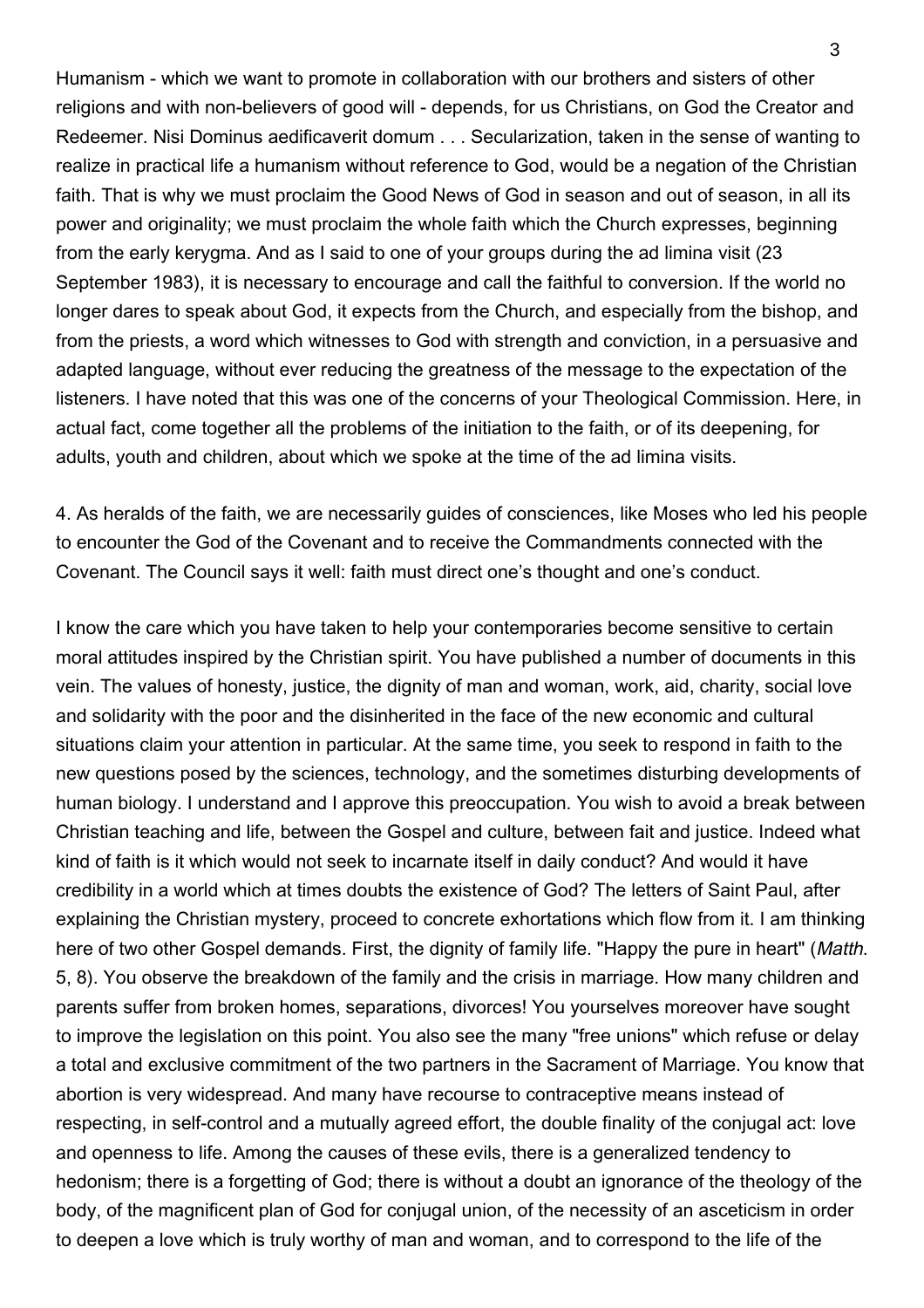Spirit present in the couple. Sex education, the preparation of young people for marriage and support for family life should be top priorities here. Despite frequently passionate opinions to the contrary, it is expected that the Church would help to save human love and respect for life.

On the other hand, the consumer society, the seduction of artificial needs, the situation of overabundant riches, and a general striving for profit render more difficult the important application of the Beatitude: "How happy are the poor in spirit" (Matth. 5, 3). How is it possible to educate, despite everything, to poverty and simplicity of life, in order to keep the heart free, open to the Kingdom of God and to one's neighbour? Is it not necessary, among other things, to open people's eyes to the immense regions of the world where many live in complete destitution?

In this domain, as in many others, we must unceasingly remember the appeal of Saint Paul: You who have been sanctified, who have become children of God, called to holiness and inhabited by the Spirit of God: "Do not model yourselves on the behaviour of the world around you" (Rom. 12, 2). Let us always remember the pastoral courage of Saint John Chrysostom, whom we honoured at Moncton.

5. Our people have to struggle to keep the faith and Christian morality partially because they have not discovered a sense of prayer, or because they no longer attempt to pray. I wish to speak of that prayer which seeks, in dialogue with God or preferably in listening to God, the contemplation of his love and conformity with his will. The graces of renewal and conversion will only be given to a Church that prays. Jesus begged his Apostles to watch and pray (Matth. 26, 41). With our priests, with our religious and many of the laity who have rediscovered prayer, in the joy of the Holy Spirit, let us be teachers of prayer.

Prayer is inseparable from the sacraments. In this regard the Council said the following about the role of bishops: "Through the sacraments, the regular and fruitful distribution of which they direct by their authority, they sanctify the faithful" (Lumen Gentium, 26). I will mention only two extremely important domains. First the Sunday Eucharistic assembly. How can a people which wishes to be Christian neglect it? The causes are many, but at any rate, we pastors must do all we can to restore a sense of the Lord's Day and of the Eucharist, and to see that our liturgies are carefully prepared and characterized by the active participation of the faithful and the dignity of prayer.

You easily understand why I underline another main point of pastoral sacramental practice: that of the Sacrament of Penance or Reconciliation. The frequent reception of this sacrament bears witness to the fact that we believe in the Church as a communion of holiness, and in Christ's action to build up this communion. The entire renewal of the Church depends on the personal conversion which is sealed in a personal encounter with Christ. To foster this is to contribute effectively to the whole renewal willed by the Second Vatican Council and promoted by the postconciliar reforms; otherwise, the whole of our pastoral practice suffers a serious lack, and the effectiveness of all the activity of the Church is affected. Our communion with the universal Church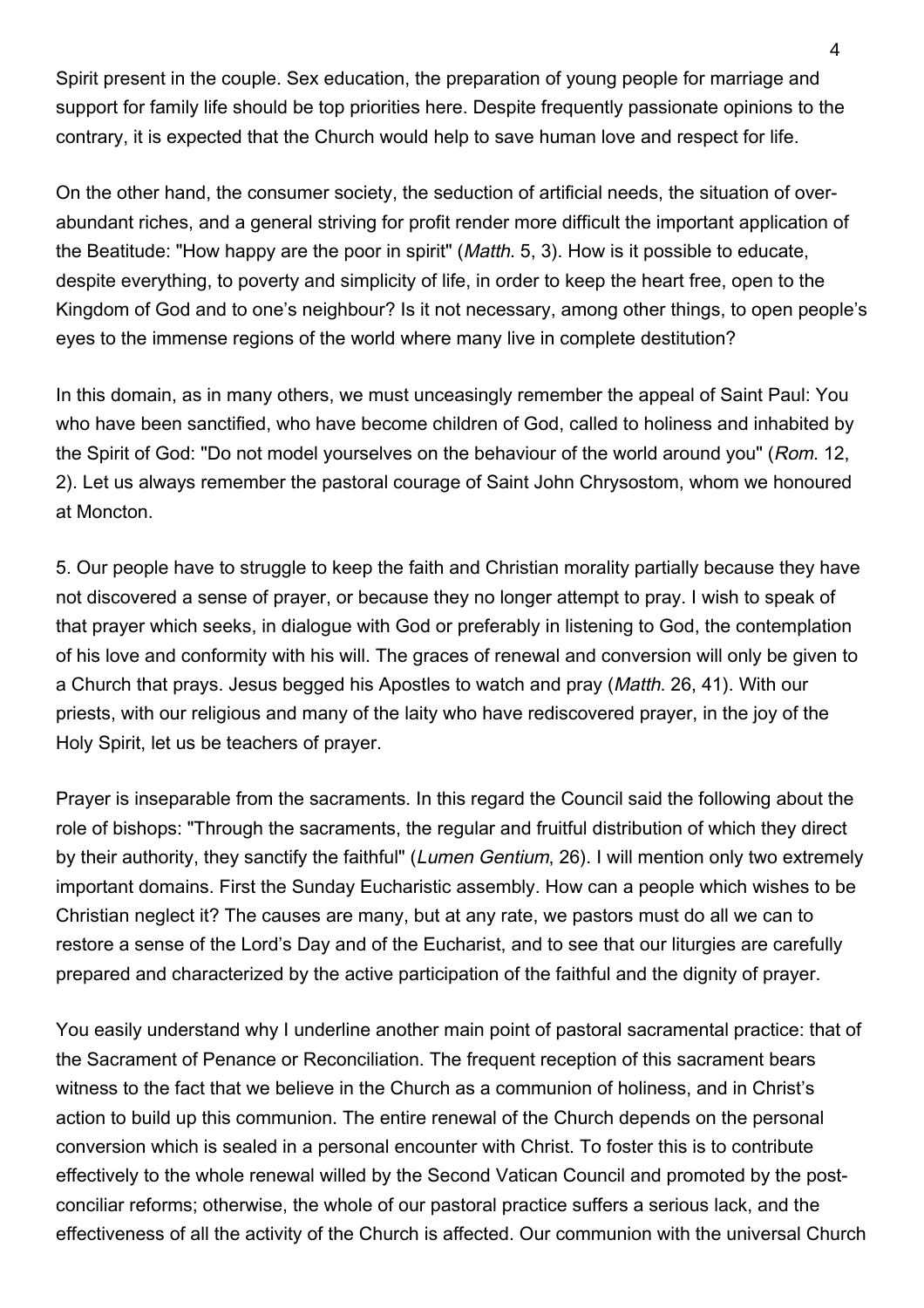requires that the discipline of the whole Church be respected just as it has been defined by the Congregation for the Doctrine of the Faith, which has stressed its link with a divine precept (June 16, 1972). The last Synod, in which many of you participated, gave special emphasis to the absolute necessity of Penance: the spirit of penance, a sense of sin, and the request for pardon in the Sacrament of Penance with a personal accusation of one's sins to a priest.

Vous êtes conscients qu'en peu dannées, cette pratique multiséculaire de l'Eglise a été négligée. Certes, on a fait de louables efforts pour mettre en lumière l'aspect communautaire de la pénitence, pour faire prendre conscience à l'ensemble des fidèles du besoin de conversion et les amener à célébrer ensemble la miséricorde de Dieu et la grâce de la réconciliation. Mais ce renouveau communautaire ne doit jamais faire délaisser la démarche personnelle du pénitent et l'absolution personnelle. C'est le droit de chaque pénitent, et on peut même dire que c'est le droit du Christ à l'égard de chaque homme qu'il a racheté, afin de pouvoir lui dire par son ministre "Tes péchés te sont remis" (Ioannis Pauli PP. II, [Redemptor Hominis](http://www.vatican.va/edocs/FRA0077/__P5.HTM), 20).

Chers Frères dans l'épiscopat, aidons les prêtres à accorder une priorité à ce ministère, après l'Eucharistie, mais avant beaucoup d'autres activités moins importantes. Aidons-les à se convaincre qu'ils collaborent ainsi merveilleusement à l'œuvre du Rédempteur, comme dispensateurs de sa grâce. Si cette conviction est assurée, le problème pratique pourra trouver des solutions, même avec des prêtres moins nombreux. Si jamais nos fidèles perdaient le sens du péché et de ce pardon personnel, s'ils ne trouvaient plus suffisamment de prêtres disponibles pour ce ministère essentiel, il manquerait une dimension capitale à l'authenticité de leur vie chrétienne. Et même l'approche de l'Eucharistie, qui semble restée fréquente, laisserait perplexe sur la conscience des exigences qu'entraîne pour les membres du Corps du Christ la communion avec celui qui en est la Tête: le "Christ qui invite au banquet eucharistique est toujours le Christ qui exhorte à la pénitence, qui répète: convertissez-nous" (Ibid.).

Je me suis permis d'insister longuement sur ce point, mais je sais que plusieurs d'entre vous, tout en gardant le bénéfice d'une préparation communautaire, avez déjà cherché au cours de cette année comment réagir à cette crise de la demande personnelle du pardon.

6. J'évoquais le ministère des prêtres. Je sais combien vous êtes proches d'eux, comme des pères, et comment vous les encouragez dans cette période difficile où certains sont un peu désemparés, parce que leurs fidèles sont moins nombreux à pratiquer, que leur rôle social leur semble moins défini, et parce qu'un nouveau style de la collaboration nécessaire avec les laïcs n'est pas toujours facile à trouver. Dans cette période de mutation culturelle et d'adaptation postconciliaire, vos prêtres, comme dans la plupart des pays, ont surtout besoin d'être fortifiés dans une théologie bien équilibrée, et dans des orientations pastorales très claires, en conformité avec le nouveau Droit canonique.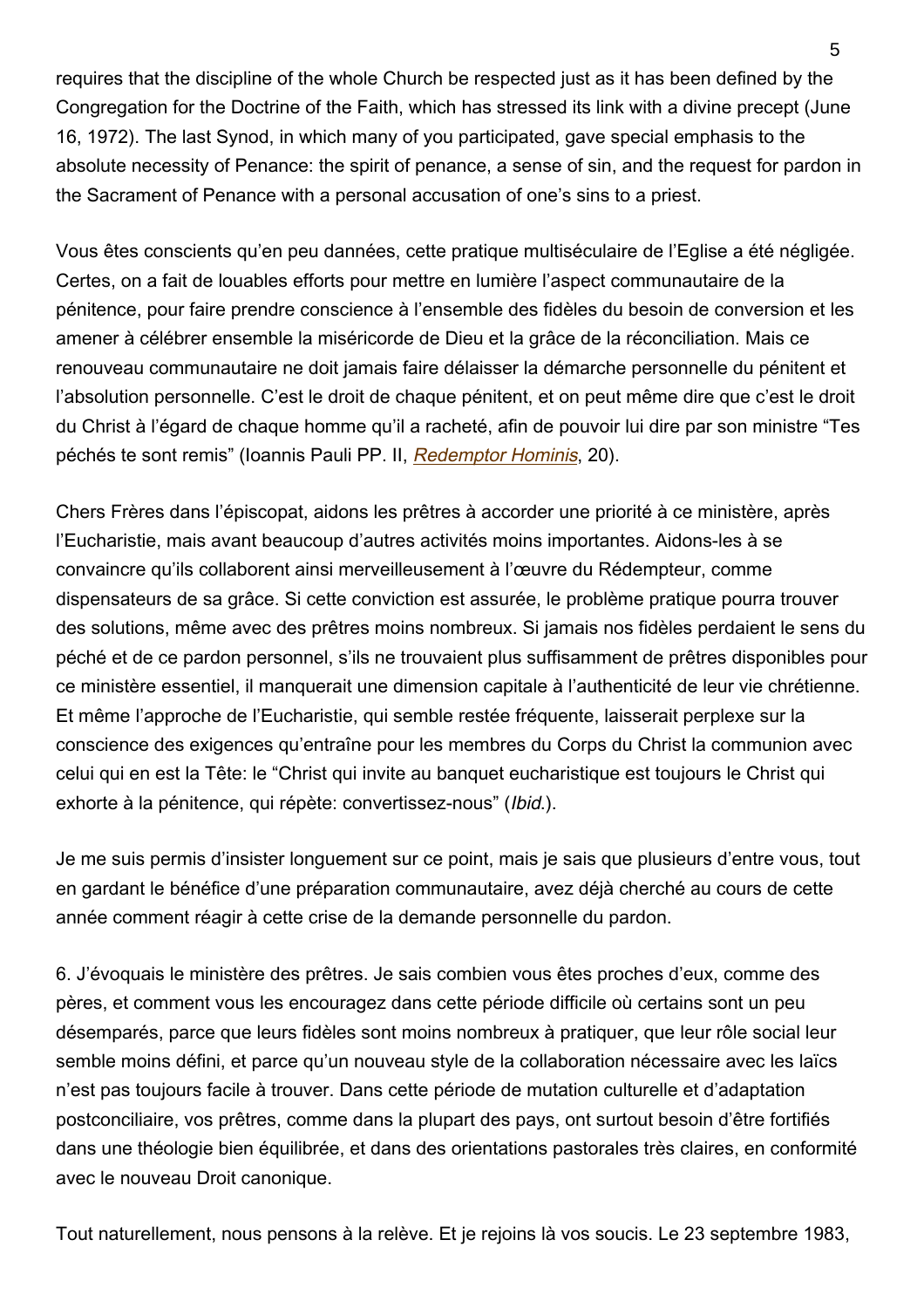j'ai parlé longuement des vocations avec plusieurs d'entre vous. Un nouvel espoir apparaît dans les séminaires de plusieurs de vos diocèses, mais il faut résolument poursuivre dans cette voie de l'appel et d'une solide formation spirituelle et théologique; ce sont surtout les vocations à la vie religieuse qui se font rares. La pastorale des vocations exige une action auprès des jeunes, elle suppose toujours la prière explicite à cette intention. Oui, faisons beaucoup prier pour les vocations au sacerdoce et à la vie religieuse.

7. Nous sommes les rassembleurs de l'ensemble du peuple de Dieu. C'est la mission des évêques et, avec eux, des prêtres. Le Concile précise: "Chaque fois que la communauté de l'autel se réalise en dépendance du ministère sacré de l'évêque se manifeste le symbole de cette charité et de cette unité du Corps mystique sans laquelle le salut n'est pas possible" ([Lumen Gentium](http://localhost/archive/hist_councils/ii_vatican_council/documents/vat-ii_const_19641121_lumen-gentium_fr.html), 26). Nous faisons converger vers le même Seigneur tous ces groupes de croyants ou d'apôtres chrétiens qui travaillent chacun dans leur milieu ou selon leur charisme. Et comme le Bon Pasteur, nous devons, autant que possible, faire en sorte que toutes les brebis suivent la marche, sans que certaines se sentent délaissées ou méprisées parce qu'elles ont plus de difficulté à comprendre le rythme des réformes. Nous sommes les gardiens de l'unité, les promoteurs de l'accueil fraternel, les éducateurs de la tolérance entre sensibilités diverses, les témoins de la miséricorde pour les frères plus sensibles au scandale, et parfois non sans raison (1 Cor. 8 12).

L'Eglise au Canada a fait un merveilleux effort pour aider les laïcs à prendre leurs pleines responsabilités de baptisés, de confirmés. Oui, ne craignons pas, évêques et prêtres, de leur faire confiance; il leur revient, avec certes une bonne formation, de porter au milieu du monde le témoignage qui, sans eux, manquerait à l'Eglise; ils sont même capables d'aider les prêtres à renouveler leur zèle sacerdotal. J'ai souvent parlé durant ce voyage des services qu'ils peuvent de plus en plus assumer, hommes et femmes, au sein des communautés chrétiennes, dans le respect bien sûr de ce qui relève exclusivement des ministères ordonnés, et surtout de l'apostolat qui leur revient en propre, dans le domaine familial, dans leur vie de travail, dans les initiatives sociales, dans les tâches d'éducation, dans les responsabilités des affaires publiques. C'est aux laïcs et à leurs associations qu'il revient de faire passer dans la vie de la société les principes de doctrine sociale que soulignent vos documents.

8. J'ai bien noté d'autres secteurs où se développe votre engagement pastoral, par exemple dans le domaine important de l'œcuménisme, dont nous avons parlé au cours de ce voyage.

Sur un autre plan, l'Eglise dont vous êtes les Pasteurs peut apporter une précieuse contribution à la vie fraternelle dans votre pays. Le Canada - j'en ai mieux pris conscience - comporte une richesse inouïe, non seulement de biens matériels, mais de traditions culturelles et linguistiques: les composantes francophones et anglophones prennent le plus grand relief, sans compter les Amérindiens et les Inuit, mais toutes les régions ont accueilli des groupes nombreux d'immigrants qui adoptent le Canada comme leur pays. Dans ces conditions, il me semble que l'Eglise a la mission de favoriser l'accueil, l'estime, la reconnaissance réciproque, la participation de tous à la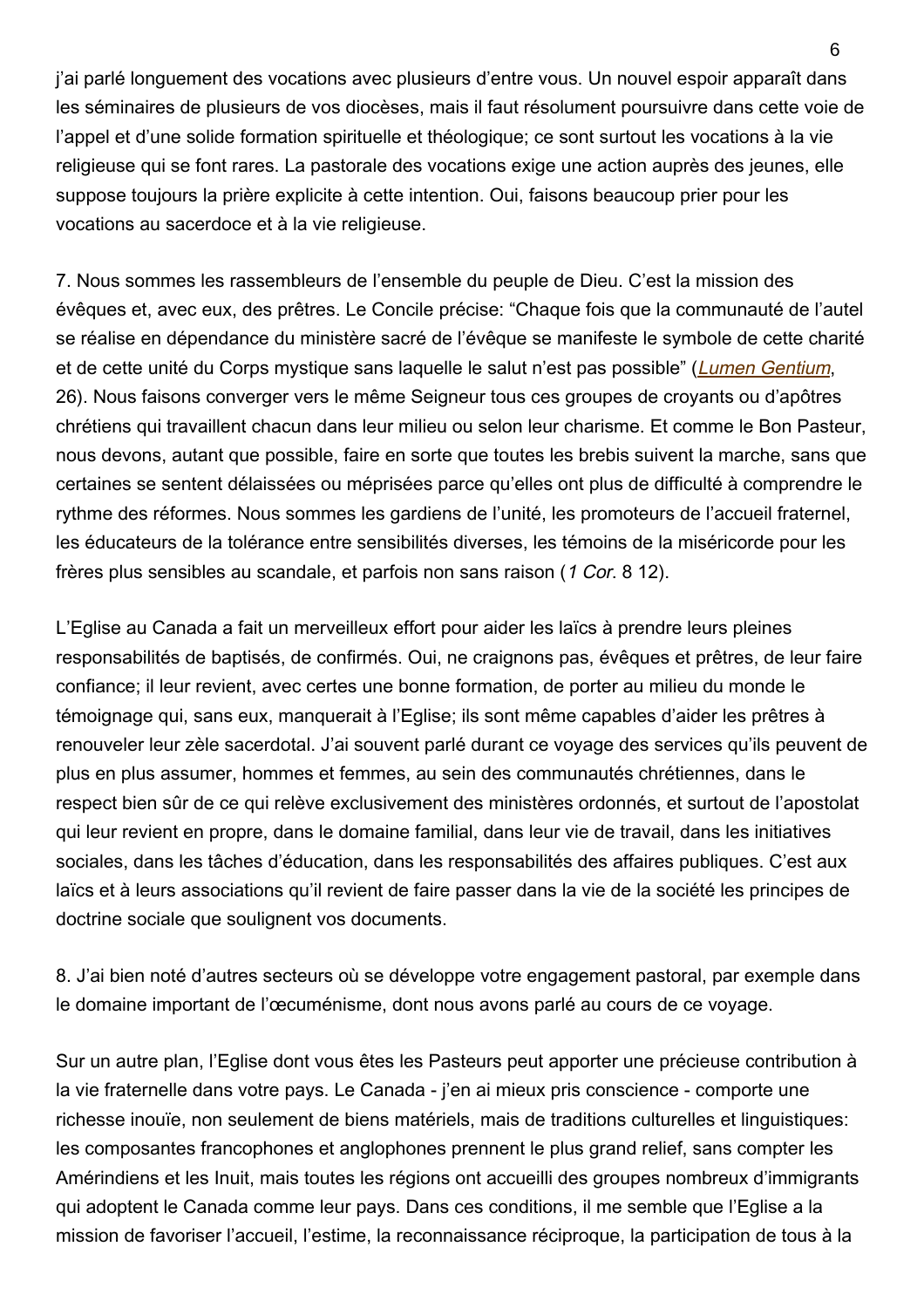vie sociale, en aidant les uns et les autres à dépasser les chauvinismes ou les sentiments nationalistes exacerbés; ceux-ci ne sont pas à confondre avec la fierté légitime de ses origines et de son patrimoine culturel, ni avec la complémentarité bénéfique des diversités.

9. Mais votre responsabilité d'évêques s'étend bien au-delà de votre pays. Le Concile a insisté sur ce point, en dégageant les conséquences de la doctrine sur la collégialité: "Comme membres du Collège épiscopal et légitimes successeurs des Apôtres, chacun des évêques est tenu, à l'égard de l'Eglise universelle, de par l'institution et le précepte du Christ, à cette sollicitude qui est, pour l'Eglise universelle, éminemment profitable, même si elle ne s'exerce pas par un acte de juridiction" (Lumen Gentium, 23).

Naturellement, l'intérêt ou l'entraide manifestés par une Eglise particulière envers une autre Eglise particulière doit toujours se faire dans cet esprit collégial, fraternel, qui respecte pleinement la responsabilité des évêques de l'autre pays et de leur Conférence épiscopale, en faisant confiance à la perception qu'ils ont des besoins spirituels de leur peuple et des orientations à prendre dans leur situation.

Dans tous les cas, il s'agit de resserrer les liens de la paix, de l'amour, de la solidarité, dans une ouverture toujours plus grande à l'Eglise universelle.

C'est déjà vivre cette solidarité que de "promouvoir et sauvegarder l'unité de la foi et de la discipline commune de l'ensemble de l'Eglise" (Ibid. 23). Une Eglise particulière ne saurait chercher à résoudre ses problèmes en dehors de cette perspective.

Mais il faut aussi "former les fidèles a l'amour envers tout le Corps mystique du Christ, surtout envers ses membres pauvres, souffrants, et envers ceux qui souffrent persécution pour la justice" (Ibid.).

Cela rejoint l'un de vos soucis: contribuer sans cesse à ouvrir les yeux, le cœur et les mains de vos chrétiens - dans l'ensemble assez favorisés par la nature et le progrès technique - à l'égard des pays moins favorisés, disons plutôt à l'égard des peuples qui manquent du minimum vital, du pain, des soins, de la liberté. Bien des formes d'entraide sont possibles, respectueuses de ces partenaires du tiersmonde ou du "Sud", qui, d'ailleurs, nous aident, en retour, à rétablir la hiérarchie des valeurs. Vous préparez aussi vos compatriotes à participer au plan international à la solution des problèmes de la paix, de la sécurité, de l'écologie, du développement.

10. Les besoins spirituels de nos frères des autres Eglises doivent tenir une place primordiale dans notre charité universelle. "Le soin d'annoncer l'Evangile sur toute la terre revient au corps des pasteurs . . . ils doivent de toutes leurs forces contribuer à fournir aux missions, et les ouvriers de la moisson, et les secours spirituels et matériels" et spécialement se prêter, "dans la communion universelle de la charité, à fournir un secours fraternel aux autres Eglises, surtout les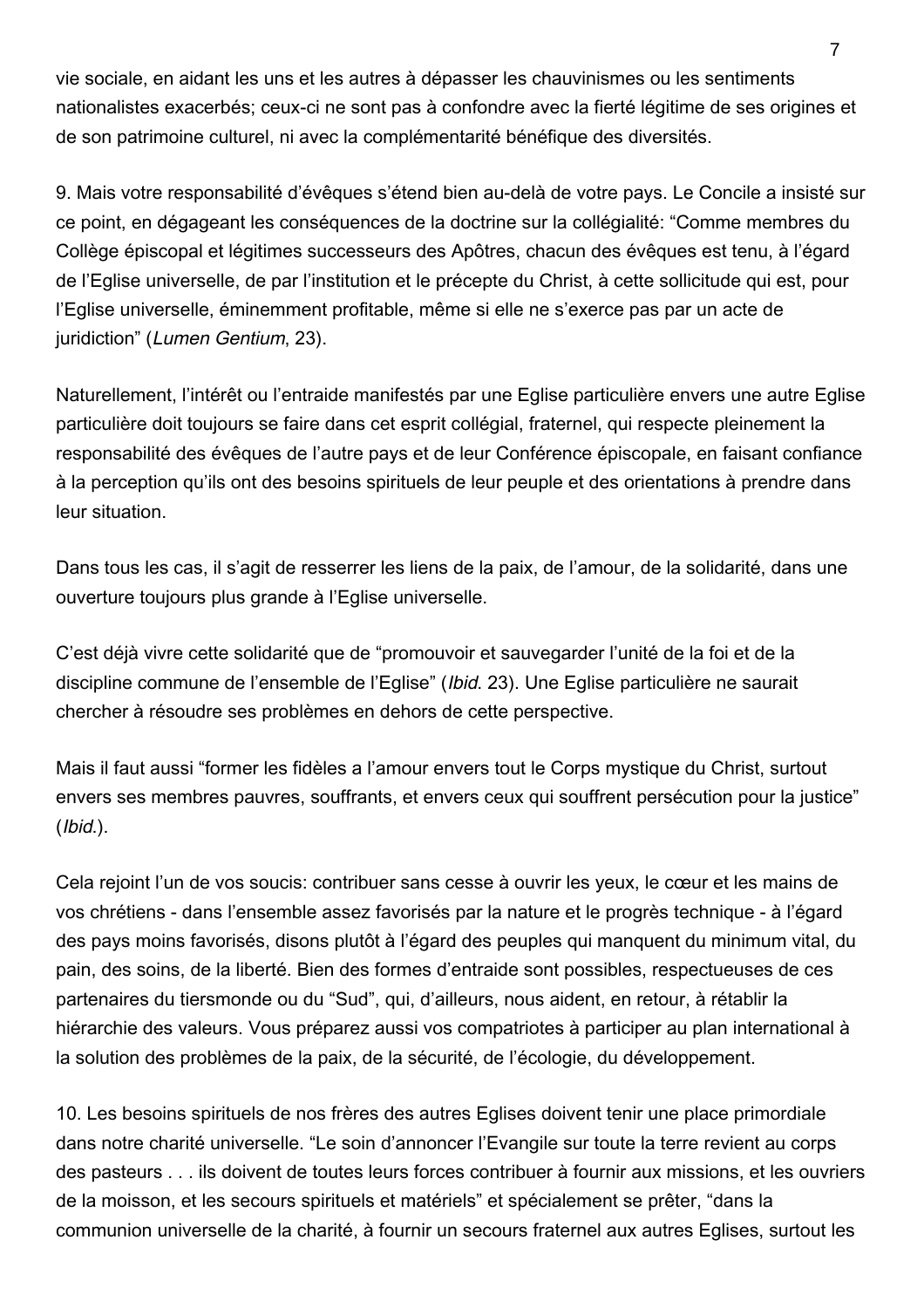plus proches et les plus dépourvues" (Ibid.). Tout le monde sait que l'engagement missionnaire de tant de Canadiens, prêtres, religieux religieuses, laïcs, en Amérique Latine, en Afrique, en Asie, en plus du Grand Nord canadien, a été admirable. Ne laissons pas se tarir la source des vocations missionnaires! Ne laissons pas se flétrir la conviction de l'urgence de la mission universelle, même si elle prend d'autres formes de solidarité.

11. Enfin, il est un domaine où la solidarité et le témoignage commun des évêques et de leurs Eglises devraient se manifester bien davantage. Nous sommes sensibles à l'injustice, à la répartition défectueuse des biens matériels. Le sommes-nous suffisamment aux dommages causés à l'esprit humain, à la conscience, aux convictions religieuses? Cette liberté fondamentale de pratique de sa foi est brimée tous les jours, en de vastes régions; il s'agit d'une violation très grave, qui déshonore l'humanité, et qui nous touche, nous croyants, au plus vif. A Lourdes, l'an dernier, j'ai voulu crier la détresse de nos frères persécutés, car il y a sur ce point comme une conspiration du silence qu'il faut rompre. Je vous demande, à vous mes frères Pasteurs, de le faire avec moi. Je vous demande d'y sensibiliser vos fidèles, de faire prier pour ces frères. Leur courage dans la foi aide mystérieusement toute l'Eglise. Il stimule le réveil des chrétiens endormis dans une vie facile, jouissant de toutes les libertés, et parfois trop préoccupés de problèmes somme toute relatifs par rapport à cet essentiel.

12. D'une façon générale, chers Frères dans l'épiscopat, je vous remercie de tout ce que vous faites, ou ferez, pour participer, dans une collégialité affective et effective, à la mission de l'Eglise universelle, en communion avec le successeur de Pierre - cum Petro et sub Petro - ([Ad Gentes](http://localhost/archive/hist_councils/ii_vatican_council/documents/vat-ii_decree_19651207_ad-gentes_fr.html), 38), et en collaboration avec les organismes du Saint-Siège.

Oui, devant le Seigneur, vous portez la charge de vos Eglises particulières, mais en chacune d'elle est présente l'Eglise universelle, car "le Christ y est présent par la vertu de qui se constitue l'Eglise une, sainte catholique et apostolique" (Lumen Gentium, 26).

Que le Christ, le Bon Pasteur, vous accorde à chacun le courage pastoral nécessaire à votre sublime mission! Que l'Esprit Saint vous donne la lumière et la force d'entraîner le peuple canadien sur les chemins du Dieu vivant, afin qu'il soit sanctifié pour sanctifier le monde! Que Dieu le Père, vous maintienne dans l'espérance et dans la paix!

Je continuerai à porter dans ma prière toutes vos intentions pastorales, comme vous prierez pour moi. Nous les confions au cœur maternel de Marie. Et que Dieu tout-puissant, Père, Fils et Saint-Esprit, nous bénisse!